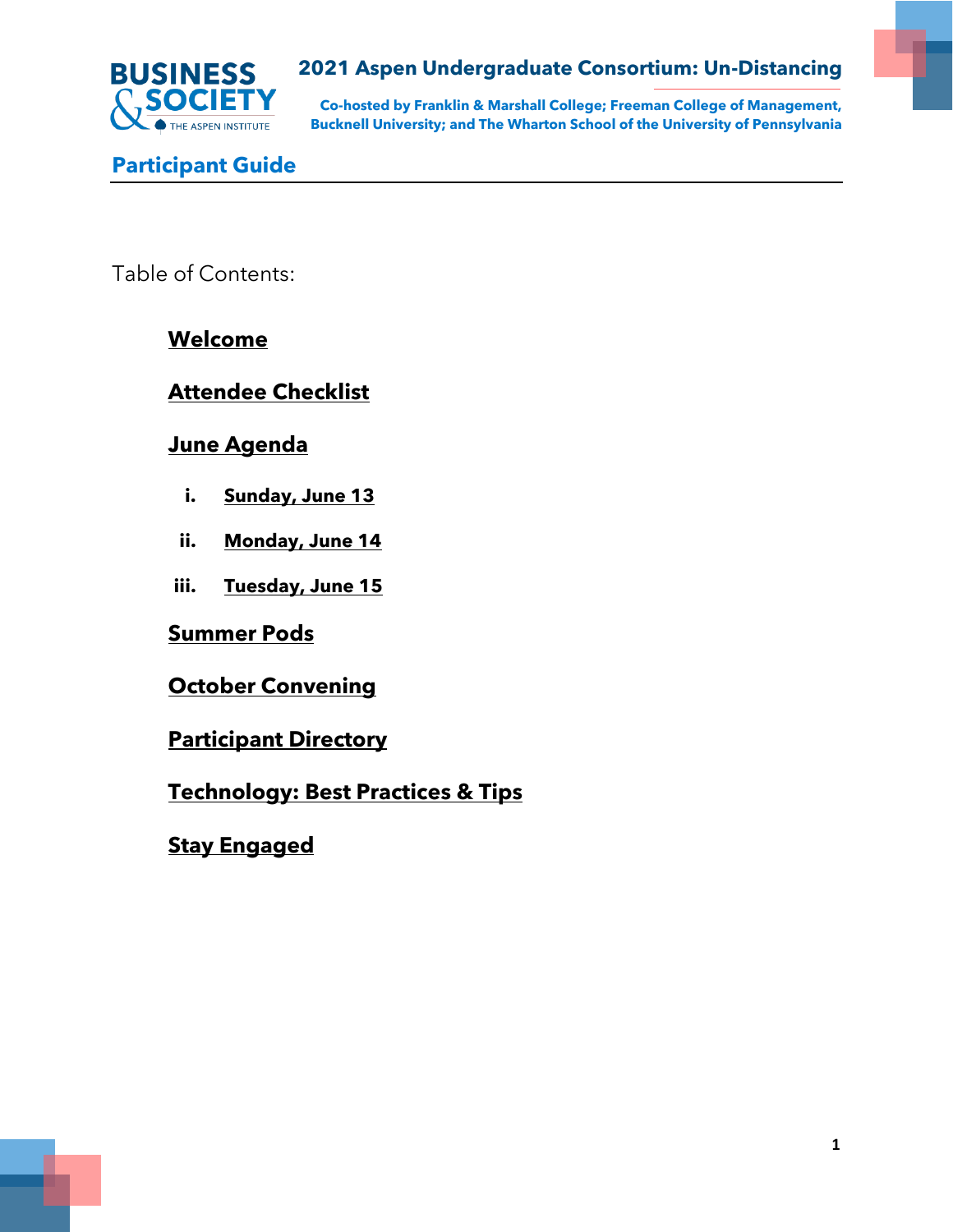

**Co-hosted by Franklin & Marshall College; Freeman College of Management, Bucknell University; and The Wharton School of the University of Pennsylvania**

## <span id="page-1-0"></span>**Welcome**

We are absolutely thrilled to have you join us for the **[2021 Aspen Institute Undergraduate Consortium](https://www.undergraduateconsortium.org/)**! We know we've sent you a lot of information over the last few weeks and months, and it can be difficult to keep up or feel certain that you haven't missed anything. As we "un-distance" and come together as a learning community, this document is designed as a "one-stop-shop" to assist in your participation in this year's Undergraduate Consortium.

### **HOSTED BY THE ASPEN INSTITUTE BUSINESS & SOCIETY PROGRAM:**

**Jaime Bettcher** | [jaime.Bettcher@aspen.institute.org](mailto:jaime.Bettcher@aspen.institute.org) **Zach Moo Young** [| Zach.MooYoung@aspeninstitute.org](mailto:Zach.MooYoung@aspeninstitute.org) **Claire Preisser** | [Claire.Preisser@aspeninstitute.org](mailto:Claire.Preisser@aspeninstitute.org) **Rachel Wheeler** [| Rachel.Wheeler@aspeninstitute.org](mailto:Rachel.Wheeler@aspeninstitute.org)

#### **WITH SUPPORT FROM:**

Extra special thanks to our co-hosts: **Doug Allen** at the Freeman College of Management, Bucknell University; **Anne Greenhalgh** at and The Wharton School of the University of Pennsylvania and **Jeff Nesteruk** at Franklin & Marshall College. Their intellectual and financial contributions to this year's Consortium have been invaluable.

The Aspen Institute Business & Society also extends their gratitude to participants and co-travelers Suzanne Dove at Bentley University, Lynn Wooten at Simmons University, and Julie Engerran for their significant contributions to session designs.

Finally, we thank the Teagle Foundation for their financial support for this work.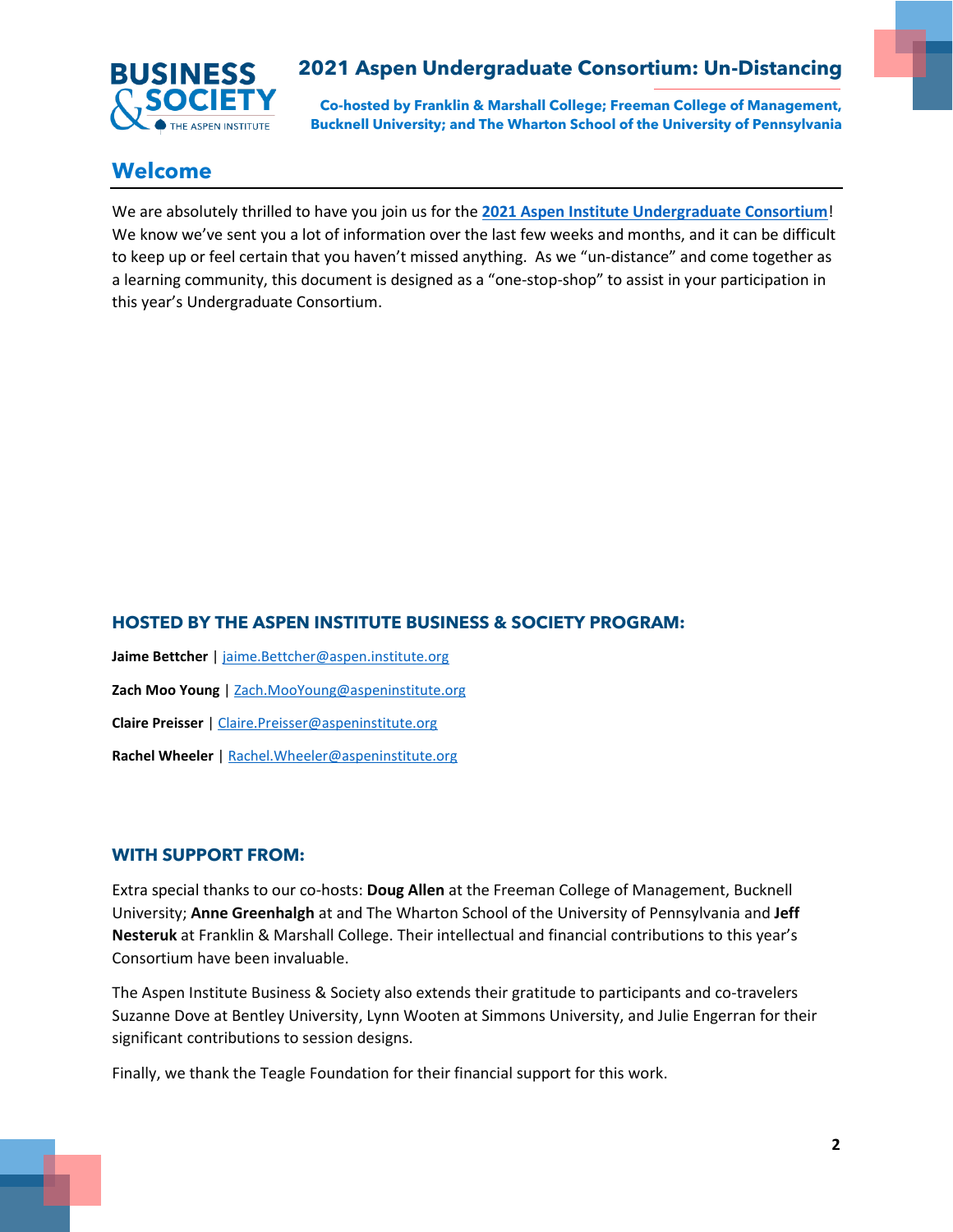

**Co-hosted by Franklin & Marshall College; Freeman College of Management, Bucknell University; and The Wharton School of the University of Pennsylvania**

# <span id="page-2-0"></span>**Attendee Checklist**

Before we kick off our opening session on Monday, June 14, we ask that you please review the below checklist.

- □ **PRE-WORK**: Please complete the following assignments before we convene:
	- o **For Session 1,** complete your **[Humanities Business Card](https://airtable.com/shrvz19EdKY8nK069)** on Monday, June 14 we will be sharing a piece of art (any kind of art!) that helped us each navigate this past year. Please upload an attachment (photo, document, video, audio clip) in the **[form](https://airtable.com/shrvz19EdKY8nK069)** along with some contact information to help other participants connect with and get to know you! Once you complete this form, you will be added to the **[Participant Directory](https://airtable.com/shrDGEKwnY7a57ZSk)**.
	- o *(Optional)* Gather ingredients & tools for the optional Cocktails & Connections session on Sunday, June 13 at 4PM ET. See full agenda for the **[ingredient list](#page-3-1)** [below](#page-3-2) and make sure to **[RSVP](https://www.surveymonkey.com/r/2021undergradoptional)**.
	- o Invite your colleagues to the **Session 2 and Session 7** webinars by sending them **[this](https://www.surveymonkey.com/r/2021undergradwebinar)  [registration link](https://www.surveymonkey.com/r/2021undergradwebinar)**.
- □ **PRE-READINGS**: Please review the following suggested pre-readings:

#### *Overall*

- o From our co-hosts Doug Allen (Bucknell), Anne Greenhalgh (Wharton) and Jeff Nesteruk (F&M): How can we weave the teaching of content with the development of student dispositions, value and aspirations? **[Preface to the Special Issue: Bringing the](https://link.springer.com/article/10.1007/s41463-020-00102-w)  [Humanities and Liberal Learning to the Study of Business](https://link.springer.com/article/10.1007/s41463-020-00102-w)**
- $\circ$  From the Aspen Institute (2018): How are schools creatively integrating the liberal arts and business? **[Charting a New Course For Next Generation Business Leaders](https://www.aspeninstitute.org/publications/charting-a-new-course-toolkit/)**
- o … and how are you doing, really? **[The uneasy intimacy of work in a pandemic year](https://www.vox.com/culture/22308547/pandemic-anniversary-labor-works-intimacy-how-to-do-nothing)**

#### *Session-specific*

- o **For cocktails:** As we un-distance, small talk becomes a thing again! Reconsider it **[here](https://thewalrus.ca/blah-blah-blah-the-lack-of-small-talk-is-breaking-our-brains/)** and **[here](https://www.vice.com/en/article/4adjpm/how-to-make-small-talk-after-weve-been-through-a-pandemic)**.
- o **For Session 5:** Skim or dive deep into the **[Next Generation Undergraduate Success](http://education.uci.edu/next-gen-ug-success-project.html)  [Measurement Project](http://education.uci.edu/next-gen-ug-success-project.html)**. A good starting point is **[here](https://www.postsecondaryvalue.org/wp-content/uploads/2021/05/PVC-Arum-FINAL.pdf)**.
- o **For Session 6:** We will introduce Mural as a collaboration tool for use throughout the Consortium. For ideas on how this tool has been used in classrooms over this past year, see **[here.](https://www.mural.co/blog/lessons-learned-from-a-year-of-virtual-class-collaboration)**
- □ **CARE PACKAGES**: You should have received a physical package at the address you provided during registration. **Please do not open it**; we will be opening them together during Session 3 on Monday. If, by Monday morning, you have not yet received your care package, **[please reach out](mailto:rachel.wheeler@aspeninstitute.org?subject=Undergraduate%20Consortium%20-%20Care%20Package)  [to Rachel Wheeler](mailto:rachel.wheeler@aspeninstitute.org?subject=Undergraduate%20Consortium%20-%20Care%20Package)**.
- □ **TECHNOLOGY:** Check your computer set-up to confirm that you are all set to join us on Zoom and read through **[our best practices & tip](#page-10-0)**s.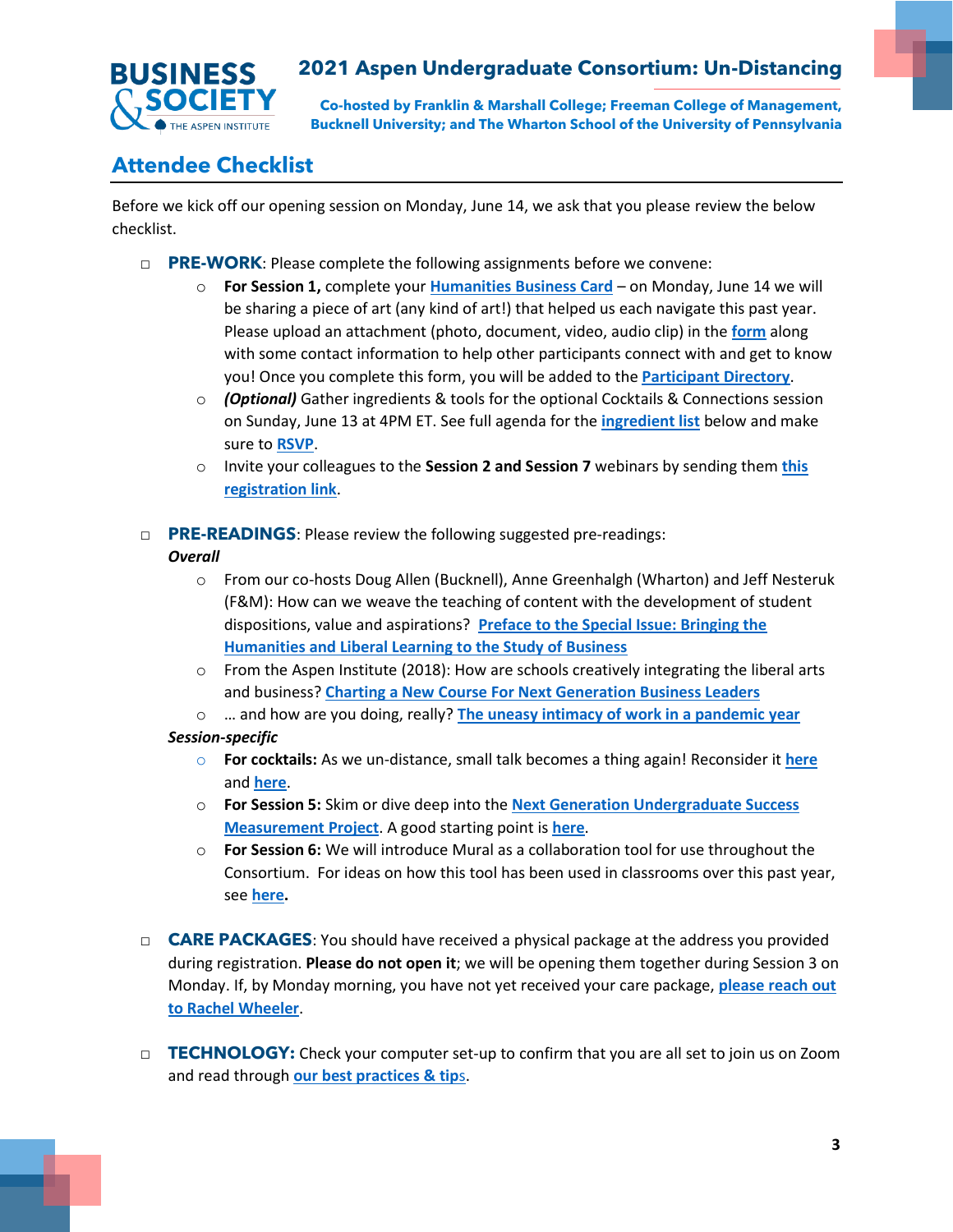

**Co-hosted by Franklin & Marshall College; Freeman College of Management, Bucknell University; and The Wharton School of the University of Pennsylvania**

## <span id="page-3-0"></span>**June Agenda**

### <span id="page-3-1"></span>**Sunday, June 13 (optional)**

#### **COCKTAILS & CONNECTIONS** | 4PM – 5PM ET

*<https://aspeninst.zoom.us/j/97283573176?pwd=eFFCMW8vSkZueXg4Ykh5MUVXb21HUT09> Meeting ID: 972 8357 3176 | Passcode: 268122*

#### **[\(RSVP HERE\)](https://www.surveymonkey.com/r/2021undergradoptional)**

Please join us for a special session with world-renowned bartender and bar manager **Naomi Levy**. Naomi will lead us in creating a Consortium Cocktail, together with a mocktail version, and will share her passion and insights about hospitality. We'll also have time to simply connect. **Please gather the below ingredients & tools before the session!**

#### <span id="page-3-2"></span>**Cocktail/Mocktail Ingredient List:**

- □ Apple Butter (if unable to find apple butter, substitute apple sauce)
- □ 2 Whole Lemons
- □ Granulated Sugar & Hot Water (or pre-prepared Simple Syrup)
- □ Herb of Choice (recommended suggestions–Thyme, Rosemary or Parsley)
- □ Choice of Vodka, Gin or Brandy\*
- □ Plenty of Ice

\*If making Mocktails substitute the following for alcoholic ingredients: 1-2 tea bags Chamomile Tea. Before class, make tea using 1-2 tea bags and 8 oz hot water. Let steep 15-20 minutes. Place cooled tea in an air-tight container, and store in the refrigerator until class.

#### **Tools:**

- □ Shaker Set (aka something to shake your cocktail in! Suggestions will be given during class.)
- □ Fine mesh strainer (aka tea strainer)
- □ Small bowls (2)
- □ Small Cutting Board
- □ Knife
- □ Measuring Cups
- □ Measuring Spoons
- □ Spoon
- □ Glass to serve your cocktail in

#### **Optional Tools** *(common household replacements will be recommended during class):*

- □ Cocktail Strainer
- □ Jigger
- □ Hand Juicer

*For more on Naomi's Beyond the Mixing Glass virtual classes and seminars, see [here](http://www.beyondthemixingglass.com/)!*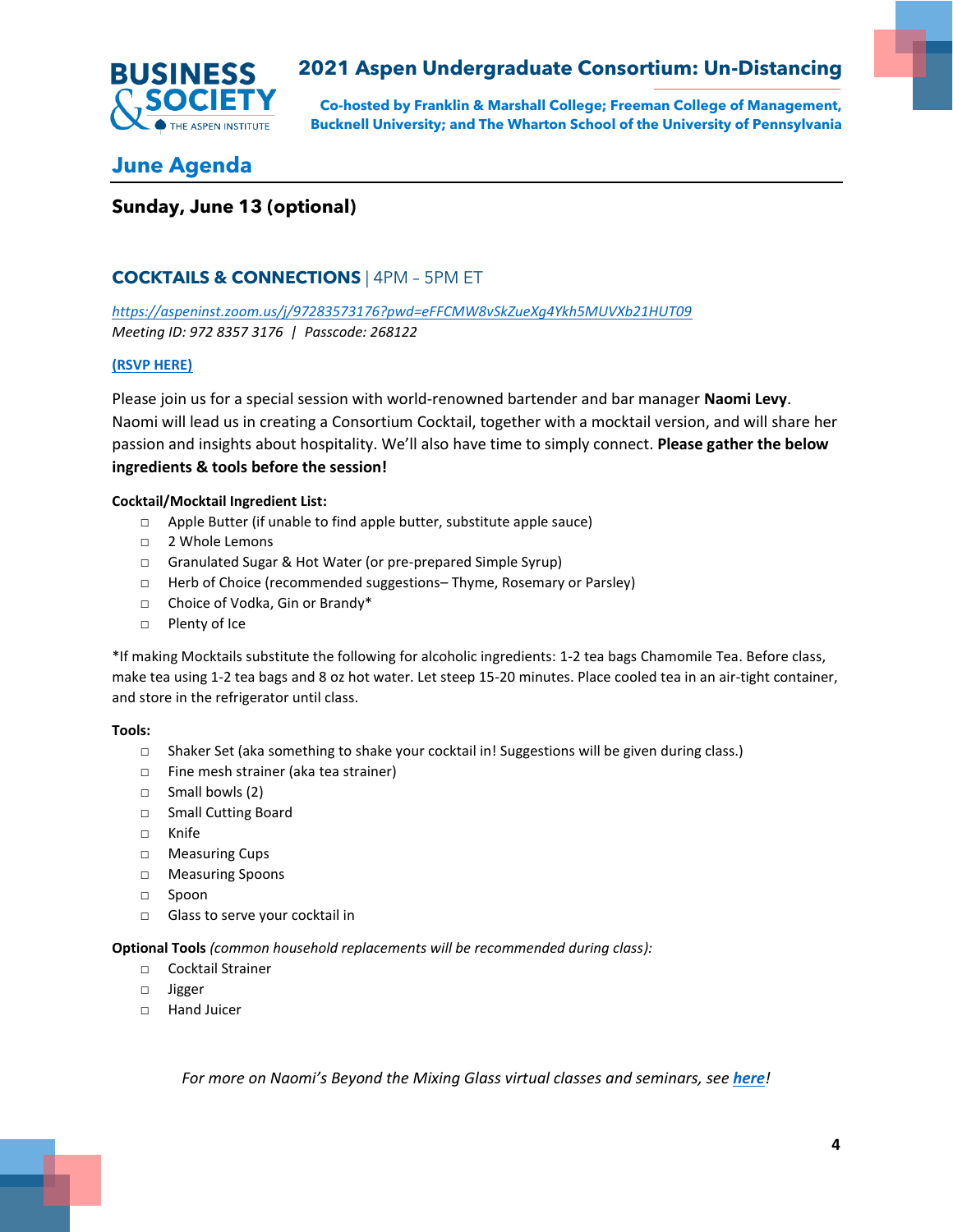

**Co-hosted by Franklin & Marshall College; Freeman College of Management, Bucknell University; and The Wharton School of the University of Pennsylvania**

## **June Agenda**

<span id="page-4-0"></span>**Monday, June 14**

### **WELCOME AND OPENING** | 10AM – 10:30AM ET

*<https://aspeninst.zoom.us/j/92949024743?pwd=cnl2S1g0ZEtQY2doVmRRcFI1b3NSZz09> Meeting ID: 929 4902 4743 | Passcode: 612831*

### **SESSION 1: CONNECTIONS – A HUMANITIES BUSINESS CARD** | 10:30AM – 11AM ET

*<https://aspeninst.zoom.us/j/92949024743?pwd=cnl2S1g0ZEtQY2doVmRRcFI1b3NSZz09> Meeting ID: 929 4902 4743 | Passcode: 612831*

Business cards are long out of fashion, yet we often still rely on our work and titles to present ourselves. What if we could introduce ourselves in ways that go a bit deeper? Don't forget to complete your [Humanities Business Card!](https://airtable.com/shrvz19EdKY8nK069)

#### **SESSION 2: UN-DISTANCING** | 11AM – 12:15PM ET

#### *<https://aspeninst.zoom.us/j/91750694519?pwd=YXBaV2c4dGtxcmxYdGo2cEZ3dkdKQT09> Passcode: 152280*

#### **(WEBINAR OPEN TO ALL EDUCATORS AT PARTICIPATING SCHOOLS. GUESTS CAN REGISTER WITH THEIR SCHOOL'S EDU EMAIL ADDRESS [HERE\)](https://www.surveymonkey.com/r/2021undergradwebinar)**

In 2020-21, we were socially distant, but we also saw each other more clearly. "Reckonings" became part of our experience and public conversations – spurred by the murder of George Floyd, the rise of misinformation, a realization that our "essential" workers are sometimes our least valued, and much more. As we've gained new sightlines into our inter-dependence, what new possibilities might emerge?

Featuring:

- **Eric Liu**, Executive Director, Citizenship and American Identity Program, the Aspen Institute and Co-Founder and CEO, Citizen University;
- **Judy Samuelson**, Vice President, the Aspen Institute and Founder and Executive Director, Business and Society Program, the Aspen Institute;
- **Erica Smiley**, Executive Director, Jobs With Justice

Interviewed by the **[Leadership in Action](https://leadership.wharton.upenn.edu/leadership-action-siriusxm-channel-132/)** team (Sirius XM Channel 132, Fridays @ 9:00 AM ET):

- **Mike Useem**, Director of the Center for Leadership and Change Management, The Wharton School
- **Jeff Klein**, Executive Director of the McNulty Leadership Program, The Wharton School
- **Anne M. Greenhalgh**, Deputy Executive Director, McNulty Leadership Program, The Wharton School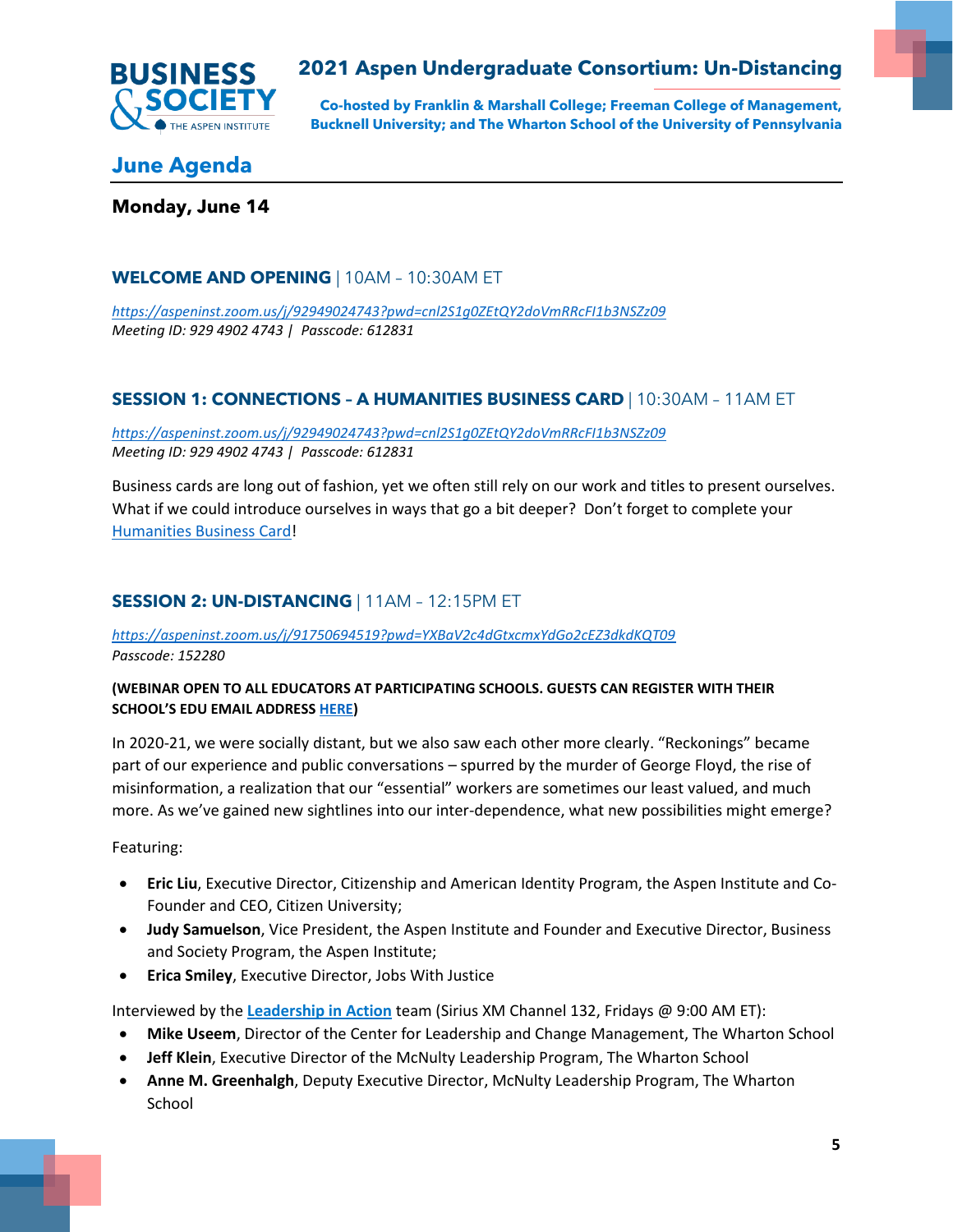

**Co-hosted by Franklin & Marshall College; Freeman College of Management, Bucknell University; and The Wharton School of the University of Pennsylvania**

# **June Agenda**

#### **Monday, June 14**

#### **SESSION 3, PART 1: WORLDVIEWS** | 12:15PM – 1PM ET

#### **(30-MINUTE VIDEO AND SELF-MANAGED BREAK)**

In this session, we'll reflect on how distance can provide perspective.

Please watch **[Down to Earth: The Astronaut's Perspective](https://www.youtube.com/watch?v=DIkqs9_FK28&t=1s).** *Note that we recommend watching the whole video, but you can fast forward to 5:24 to save a few minutes if necessary.*

### **SESSION 3, PART 2: WORLDVIEWS** | 1PM – 1:15PMET

*<https://aspeninst.zoom.us/j/92949024743?pwd=cnl2S1g0ZEtQY2doVmRRcFI1b3NSZz09> Meeting ID: 929 4902 4743 | Passcode: 612831*

**(REJOIN ZOOM FOR REFLECTIONS. BRING YOUR CARE PACKAGE!)**

#### **SESSION 4: TOUCHSTONES** | 1:15PM – 2:15PMET

*<https://aspeninst.zoom.us/j/92949024743?pwd=cnl2S1g0ZEtQY2doVmRRcFI1b3NSZz09> Meeting ID: 929 4902 4743 | Passcode: 612831*

As the world re-opens, how can we communicate across distance and across difference? What norms or frameworks for dialogue have we used during the pandemic and how will they translate to a postpandemic world? And as we come together as a learning community in this Consortium, what principles can animate and guide our conversations?

Featuring:

- **Suzanne Dove**, Executive Director, Badavas Center for Innovation in Teaching and Learning, Bentley University and
- **Lynn Perry Wooten**, President, Simmons University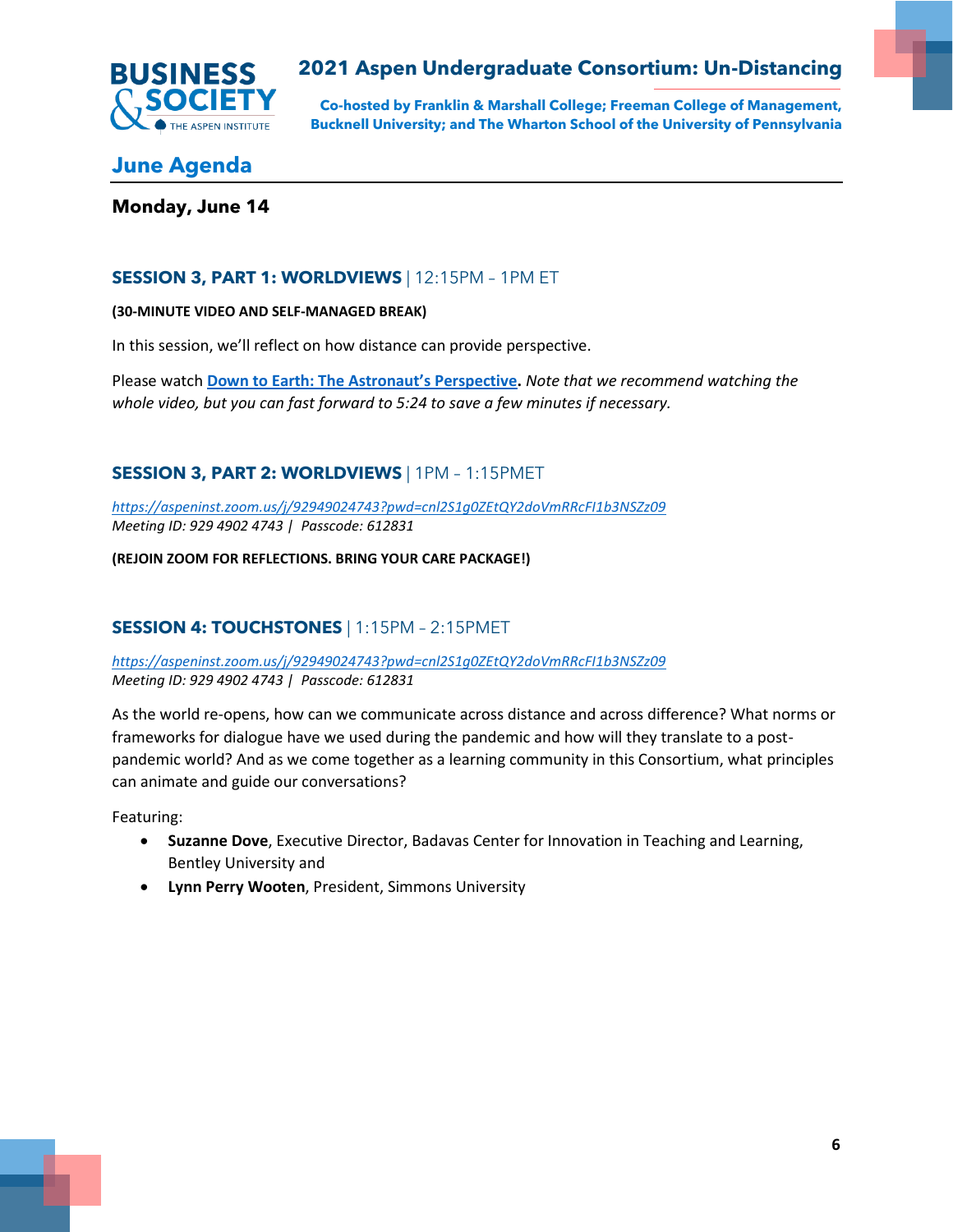

**Co-hosted by Franklin & Marshall College; Freeman College of Management, Bucknell University; and The Wharton School of the University of Pennsylvania**

# **June Agenda**

#### **Monday, June 14**

### **SESSION 5: VALUE – WHAT KIND OF VALUE AND FOR WHOM?** | 2:15PM – 3PM ET

*<https://aspeninst.zoom.us/j/92949024743?pwd=cnl2S1g0ZEtQY2doVmRRcFI1b3NSZz09> Meeting ID: 929 4902 4743 | Passcode: 612831*

What has the experience of navigating the constraints of 2020-21 revealed about what is most valuable in the undergraduate experience? What new questions did this past year raise about "value" in higher education? 

Richard Arum joins us in this session to share his latest research, The Next Generation Undergraduate Success Measurement Project. Richard and colleagues are building a vast data set to contribute to a wholistic view of undergraduate learning—one that emphasizes undergraduate education as a foundation for later life-course outcomes. The project contributes to broader conversations about expanding equity and inclusion, and about the role of higher education in advancing human development for all students.

Featuring:

- **Richard Arum**, Dean and Professor of Sociology and Education, School of Education, University of California, Irvine
- Interviewed by **Jeffrey Nesteruk,** Professor of Legal Studies, Franklin & Marshall College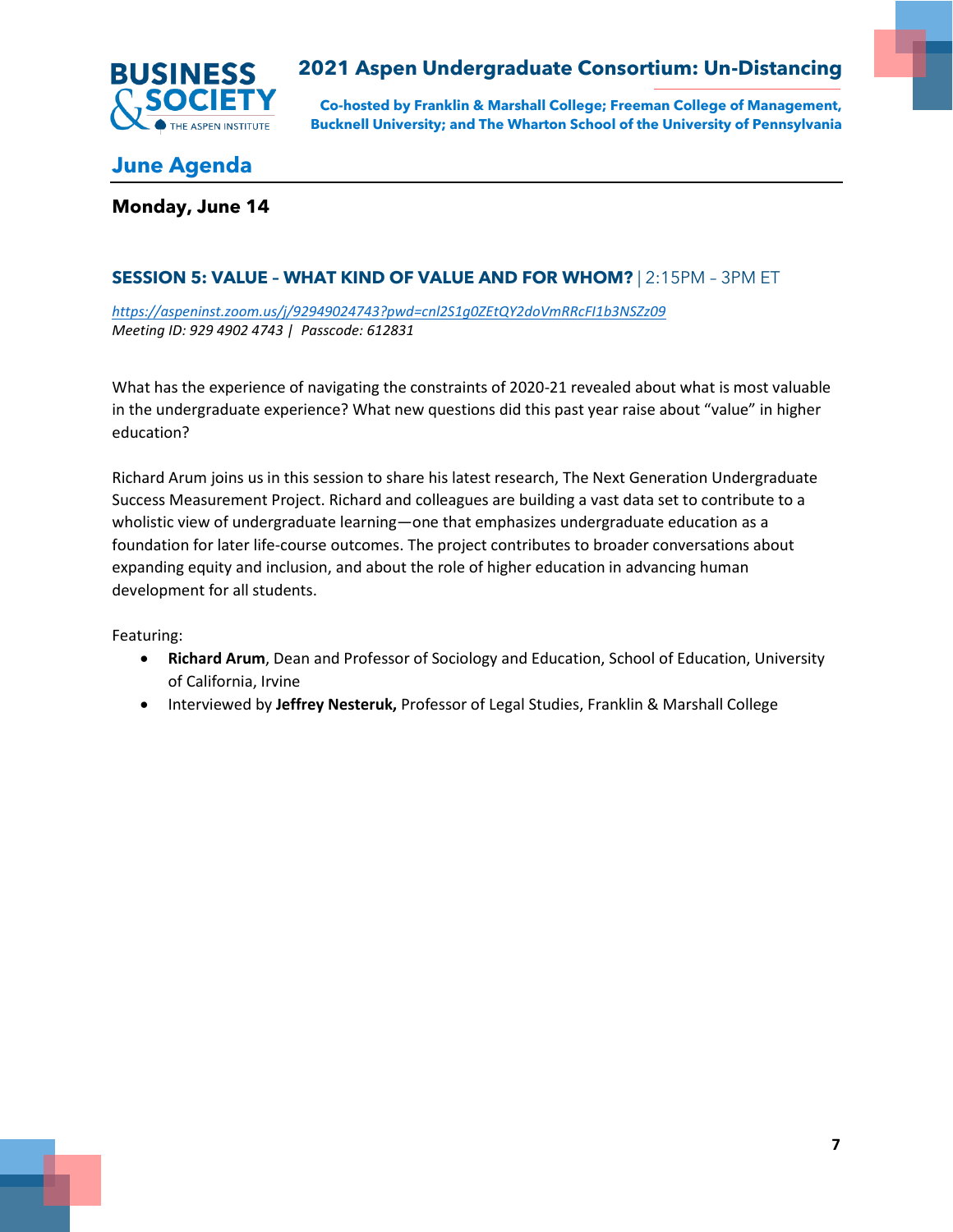

**Co-hosted by Franklin & Marshall College; Freeman College of Management, Bucknell University; and The Wharton School of the University of Pennsylvania**

## **June Agenda**

<span id="page-7-0"></span>**Tuesday, June 15**

#### **WELCOME AND OPENING** | 10AM – 10:15AM ET

*<https://aspeninst.zoom.us/j/92949024743?pwd=cnl2S1g0ZEtQY2doVmRRcFI1b3NSZz09> Meeting ID: 929 4902 4743 | Passcode: 612831*

### **SESSION 6: CONNECTIONS, CONTINUED** | 10:15AM – 11:15AM ET

*<https://aspeninst.zoom.us/j/92949024743?pwd=cnl2S1g0ZEtQY2doVmRRcFI1b3NSZz09> Meeting ID: 929 4902 4743 | Passcode: 612831*

Yes, "Zoom and gloom" was a real thing this year, but many of us also experienced new tech-enabled ways to connect. In this session, we'll explore technology that can help us share ideas and collaborate, especially in our summer learning pods.

Featuring:

• **Sunshine BenBelkacem**, CEO, Chief Graphic Facilitator of Thatgirlshines Services, Inc.

### **BREAK** | 11:15AM – 11:30AM ET

#### **SESSION 7: COLLABORATIONS** | 11:30AM – 12:30PM ET

#### **(CONCURRENT WEBINARS OPEN TO ALL EDUCATORS AT PARTICIPATING SCHOOLS. GUESTS CAN REGISTER WITH THEIR SCHOOL'S EDU EMAIL ADDRESS [HERE\)](https://www.surveymonkey.com/r/2021undergradwebinar)**

Even in a relentless year, new collaborations suggested new possibilities. How did these happen? Are there models or inspirations here for how Consortium members might collaborate—with one another or with colleagues and stakeholders at their own institutions? **Please select which session you would like to attend and click the corresponding Zoom link to join:** 

**/A: [The Democratic Erosion consortium](https://www.democratic-erosion.com/)** is a multi-university collaboration that helps students and faculty evaluate threats to democracy both at home and abroad through the lens of theory, history, and social science. For inspiration, see the co-developed and co-taught **[syllabus](https://www.democratic-erosion.com/syllabus/)**. *With Rob Blair, Coordinator and Hannah Baron, Co-coordinator of the Democratic Erosion consortium, Brown University.*

*<https://aspeninst.zoom.us/j/98255497203?pwd=RE9wNmlUTWdIYTN4SjdrRTh6S2lqQT09> Passcode: 435673*

*(continued on next page)*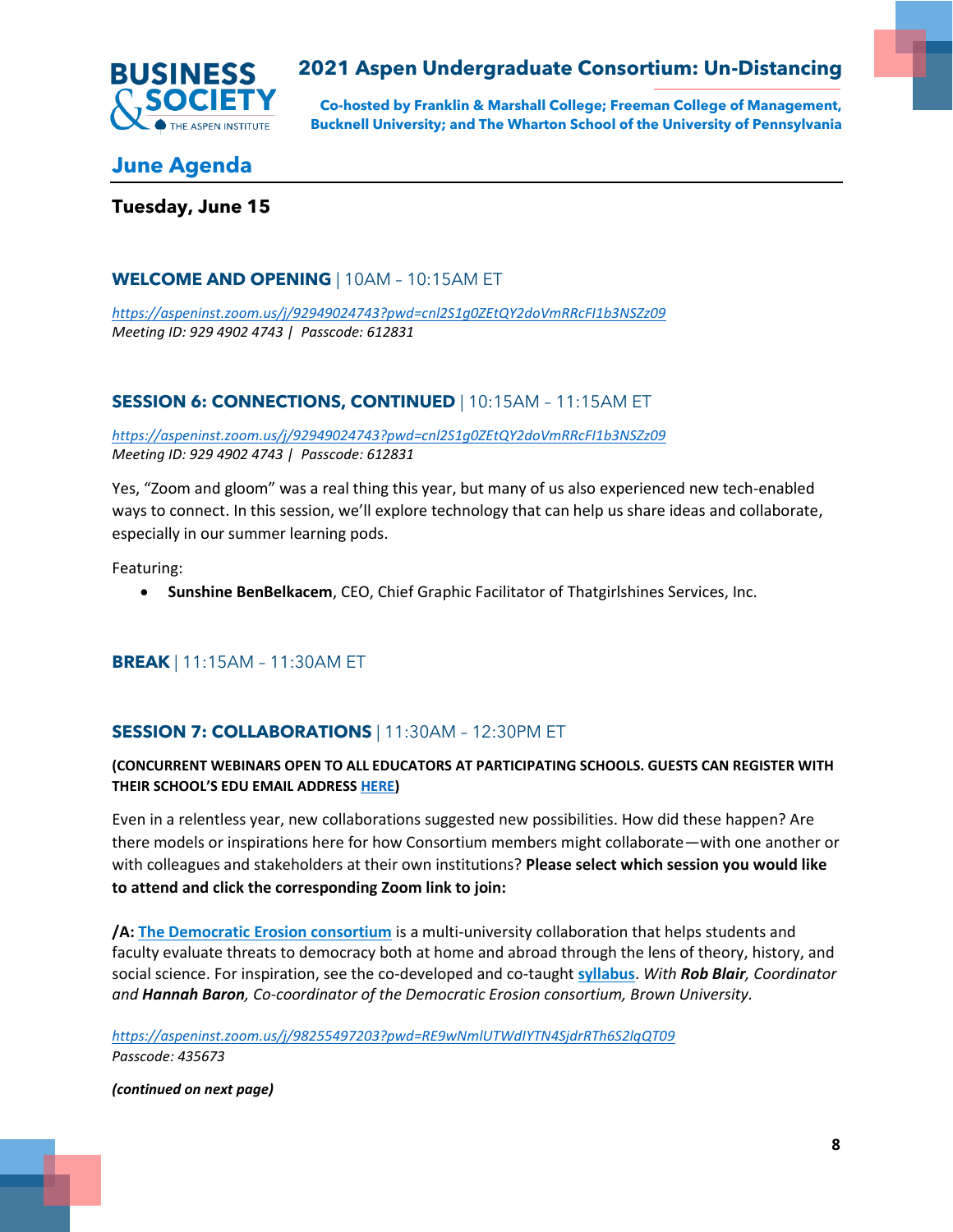

**Co-hosted by Franklin & Marshall College; Freeman College of Management, Bucknell University; and The Wharton School of the University of Pennsylvania**

# **June Agenda**

### **Tuesday, June 15**

**/B: [The Responsible Business Coalition](https://www.fordham.edu/info/30296/responsible_business_coalition)** at the Gabelli School of Business, Fordham University is a multifaceted collaboration between industry and academia, focused on urgent environmental and social issues. This year's focus was Future Fashion. *With Lerzan Aksoy, Associate Dean of Undergraduate Studies and Strategic Initiatives and Managing Director of the Responsible Business Coalition and Frank Zambrelli, Executive Director of the Responsible Business Coalition, Fordham University's Gabelli School of Business.*

*<https://aspeninst.zoom.us/j/98555585434?pwd=YzVLK1JKczlDaS9HWFB4UlNRVHZJZz09> Passcode: 382496*

**/C: Copenhagen Business School's Kontinuum** is a new platform for shared learning experiences and a distinct conceptualization of lifelong learning for universities. CBS K, for short, was created together with CBS' Master Programmes and is an invitation for students, faculty and executives to co-create knowledge. This year's focus was on Covid and the restaurant industry. *With Rasmus Johnsen, Associate Professor, Department of Management, Politics and Philosophy and Associate Dean for Lifelong Learning, Copenhagen Business School.*

*<https://aspeninst.zoom.us/j/91428226556?pwd=ZUpNMk1rV05DVWt6a1k2NWRkTWxtUT09> Passcode: 694484*

**/D: [Cornerstone](https://cla.purdue.edu/academic/cornerstone/index.html)** is a 15 credit-hour undergraduate certificate program, anchored in transformative texts, which functions as a "core within a core" and provides context around students' major areas of study. Created at Purdue's College of Liberal Arts, over 25 colleges and universities are now implementing – or planning to implement – Cornerstone on their campuses. *With Melinda Zook, Professor, History and Director of Cornerstone Integrated Liberal Arts, Purdue University and Lynn Botelho, Distinguished University Professor and Professor of History, Indiana University of Pennsylvania.*

*<https://aspeninst.zoom.us/j/99469730337?pwd=cGhNRHZwZkdtVkxOejNIL1BtRkp1UT09> Passcode: 543073*

**BREAK** | 12:30PM – 1PM ET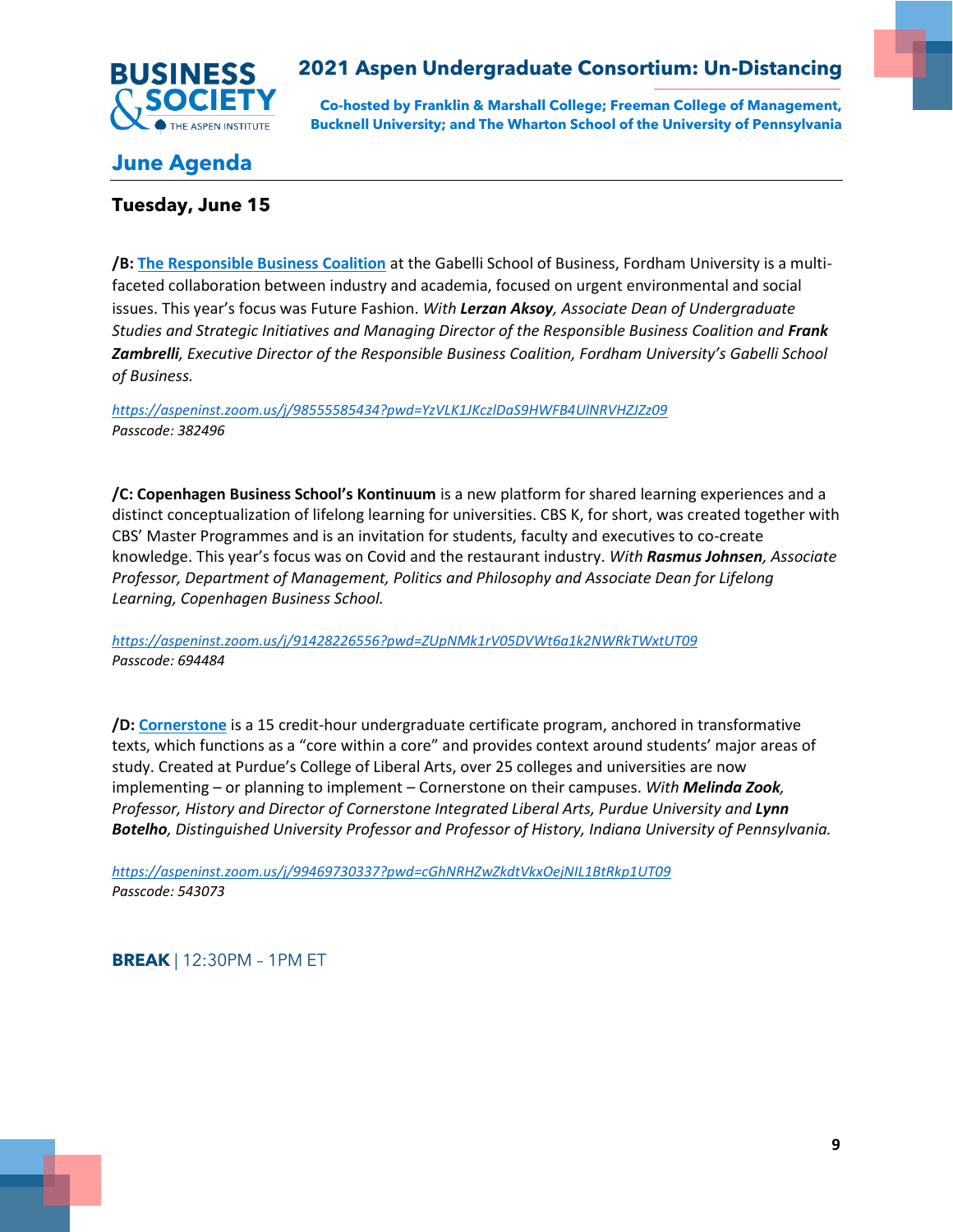

**Co-hosted by Franklin & Marshall College; Freeman College of Management, Bucknell University; and The Wharton School of the University of Pennsylvania**

## **June Agenda**

### **Tuesday, June 15**

#### **SESSION 8: DESTINATIONS** | 1PM – 2:30PM ET

*<https://aspeninst.zoom.us/j/92949024743?pwd=cnl2S1g0ZEtQY2doVmRRcFI1b3NSZz09> Meeting ID: 929 4902 4743 | Passcode: 612831*

Why and how does inter-disciplinarity contribute to our goals as educators? As we launch our summer learning pods, what learning and outputs would be most useful – for each of us, and for a larger community of stakeholders in higher education?

#### **SESSION 9: IMPROMPTU REFLECTIONS AND CLOSING** | 2:30PM – 3PM ET

*<https://aspeninst.zoom.us/j/92949024743?pwd=cnl2S1g0ZEtQY2doVmRRcFI1b3NSZz09> Meeting ID: 929 4902 4743 | Passcode: 612831*

# <span id="page-9-0"></span>**Summer Pods**

To find out which summer pod you've been placed in: visit **[this Airtable](https://airtable.com/shrCGgrXGmFm50ggj/tbl8NMdcFEK78gVGw)**. To find the description and schedule for your summer pod: visit **[the online agenda](https://www.undergraduateconsortium.org/pods)**.

**Note**: all pod participants should have received calendar invites for their respective pod sessions. If you have not received calendar invites, or if you have not been assigned a pod, **[please reach out to Zach](mailto:Zach.MooYoung@AspenInstitute.org?subject=Summer%20Pods)  [Moo Young](mailto:Zach.MooYoung@AspenInstitute.org?subject=Summer%20Pods)**.

Pre-readings and pre-work for the summer pod sessions will be included on forthcoming Mural boards.

# <span id="page-9-1"></span>**October Convening**

Please save the date for our closing session: **October 15, 2021, 10AM – 3PM ET**. More details will be forthcoming.

## <span id="page-9-2"></span>**Participant Directory**

Once your fellow participants have completed their pre-work, you can find their contact information in the **[Participant Directory](https://airtable.com/shrDGEKwnY7a57ZSk)**.